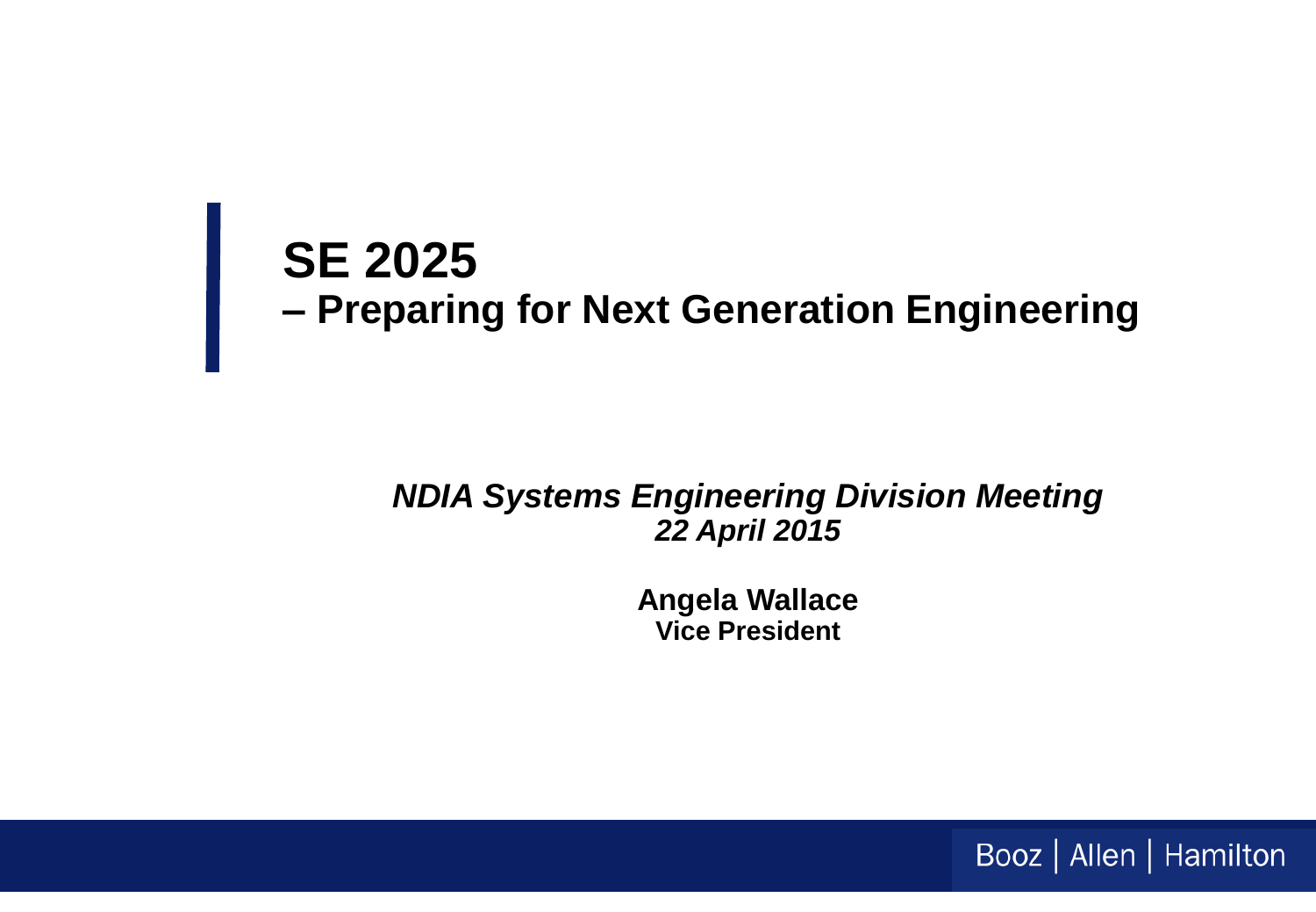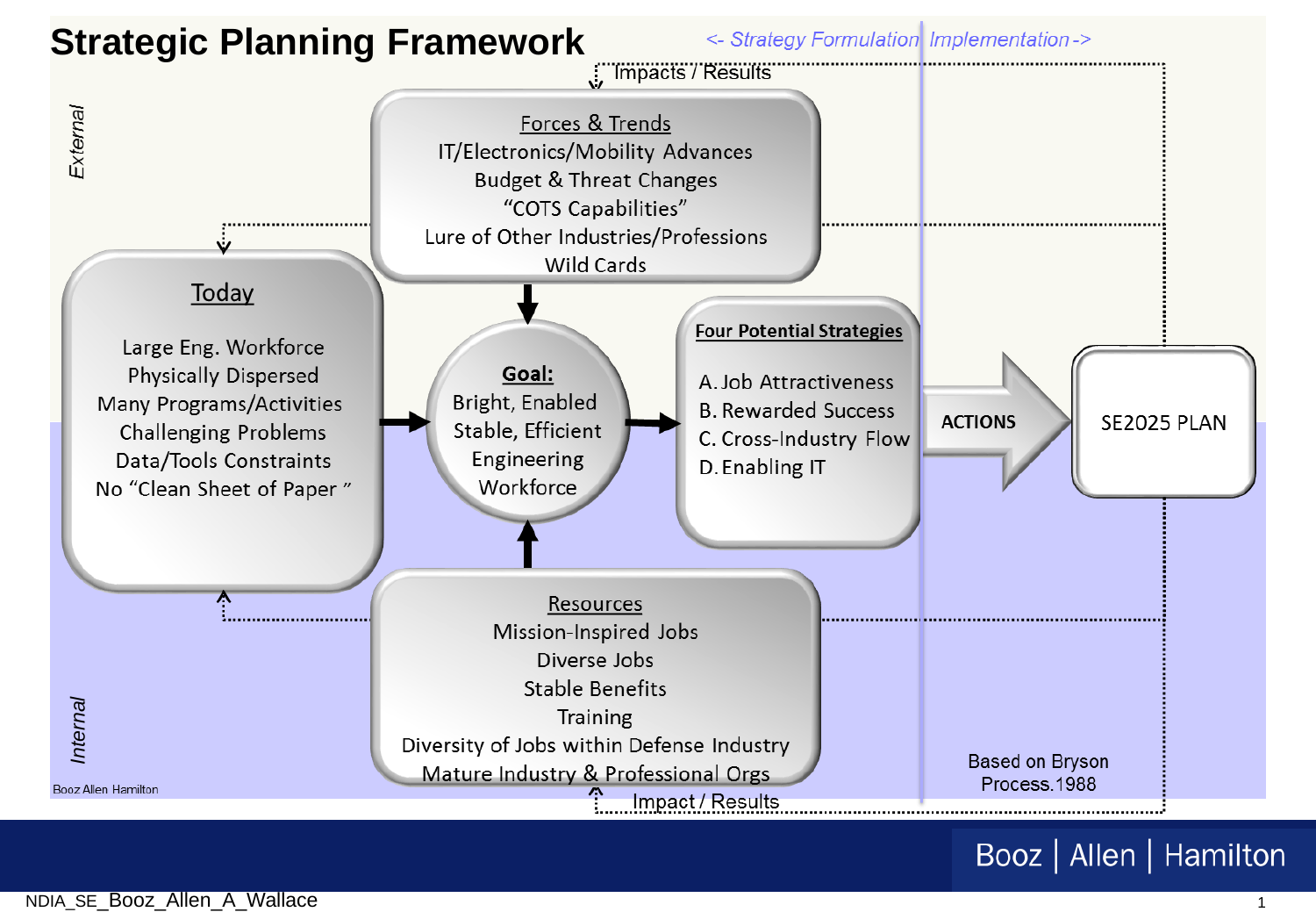### **Potential Strategies: A. Job and Industry Attractiveness**

- ▶ Workpath Diversity Lots of Opportunities across Defense
- ▶ Reputation & Excitement Many Amazing Things in Development and Missions that Matter
- ▶ STEM Can we reach HS Juniors and Seniors as they choose career tracks?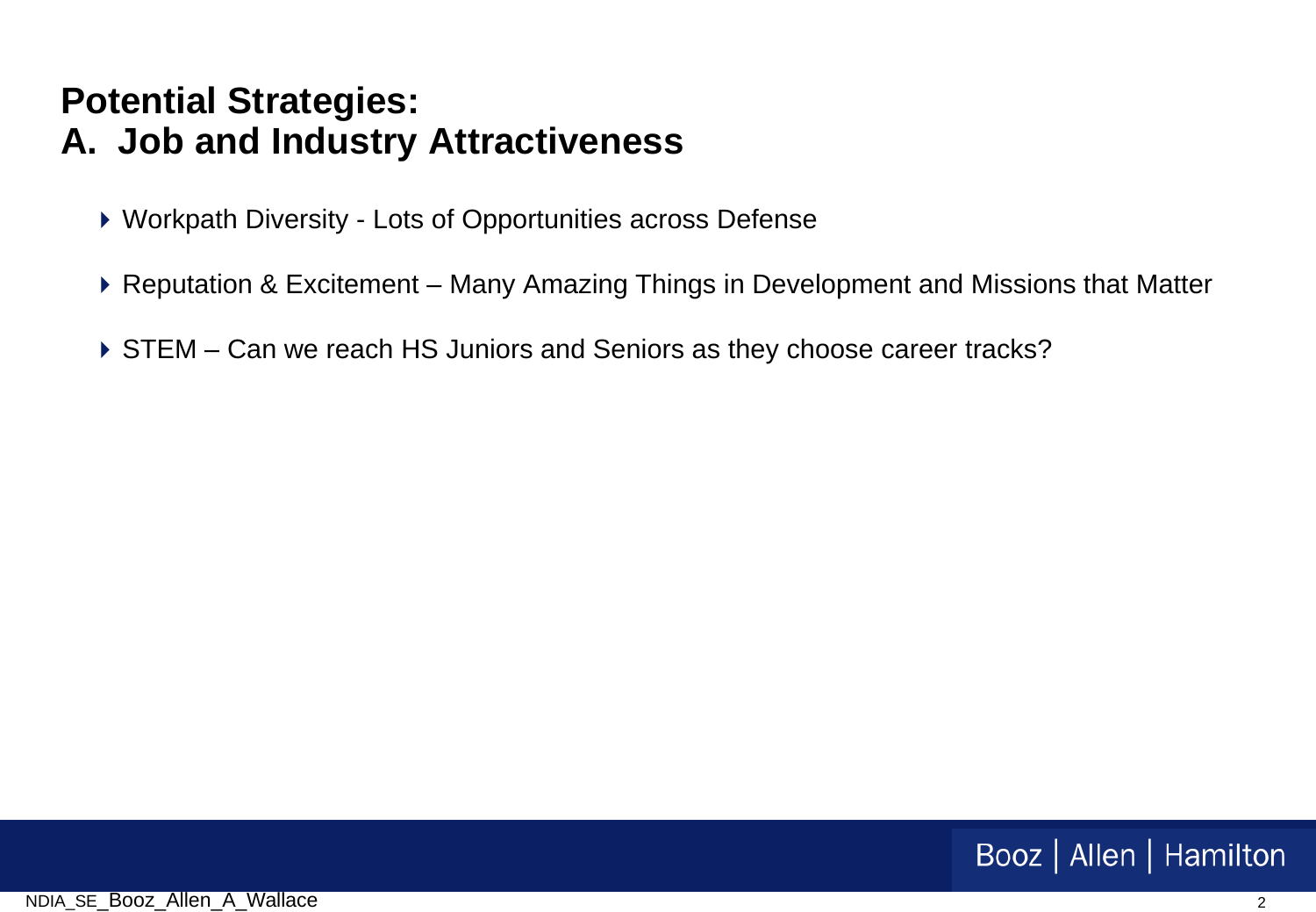## **Leveraging STEM for DoD – Just the Beginning…**



- **DARPA Launches Robots4Us Video Contest for High School Students.** February 11, 2015
- *Winners Will Earn Opportunity to Attend DARPA Robotics Challenge, Discuss Future Implications of Robotics on Society*

*www.darpa.mil/NewsEvents/Releases/2015/02/11.aspx*

#### **Booz Allen Workforce Pays it Forward: FIRST - A STEM Program**



- Goal: To inspire young people to become science and technology leaders though STEM-related programs
- Booz Allen employees volunteering as *FIRST* coaches and mentors help young people analyze problems, improvise possible solutions, collaborate with team members, and lead under pressure—important skills our employees apply in their work for clients every day



**Better Buying Power 3.0:** *Increase DoD Support for Science, Technology, Engineering and Math (STEM) Education*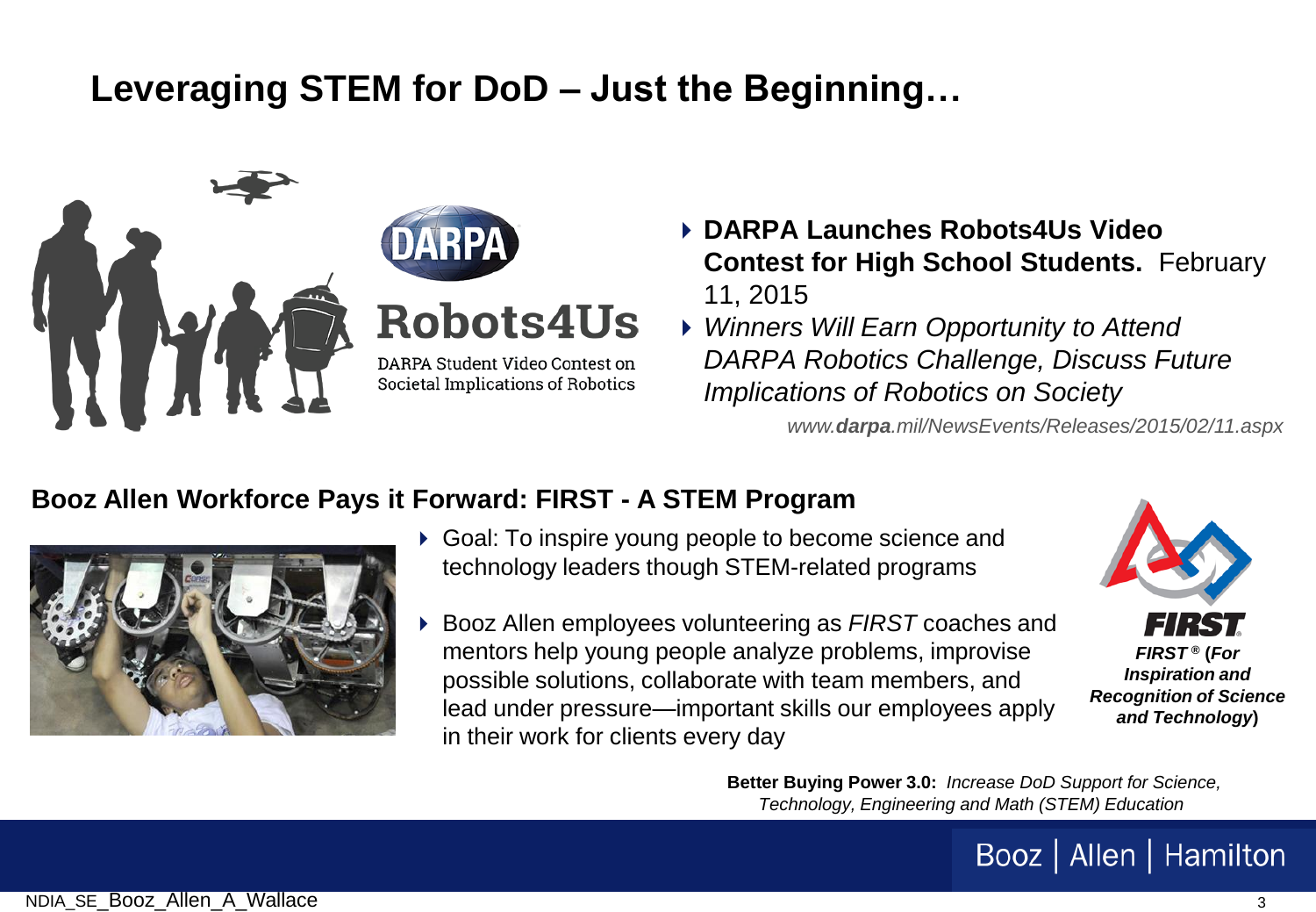## **Potential Strategies: B. Rewarding Success**

- Government, Industry and Professional Associations make Significant Progress
- Movies are helping glamorize Importance of Engineering and Science
- ▶ Equitable pay scales for Rare Talent may not be achievable …. but the Mission is Important

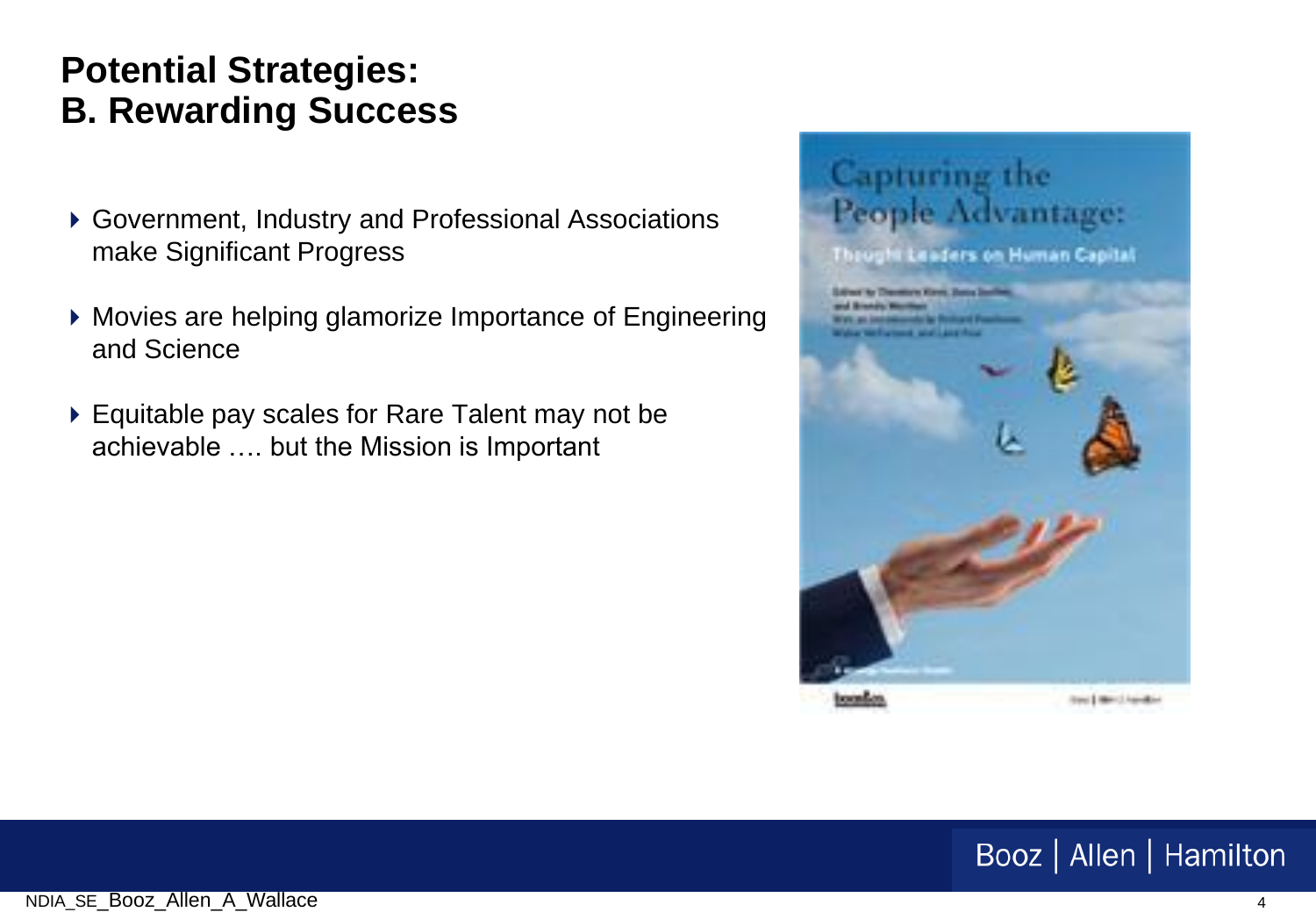#### **Potential Strategies: C. Enabling Cross-Industry Career Track Flow**

- Emerging Engineers expect to work for many employers and would like to be valued and employable across industries --"mobile" skill sets
- ▶ INCOSE certifications help begin to pave a path where skills can cross-over from one industry to another
- What can we put in place to make cross-industry career tracks more viable and desirable?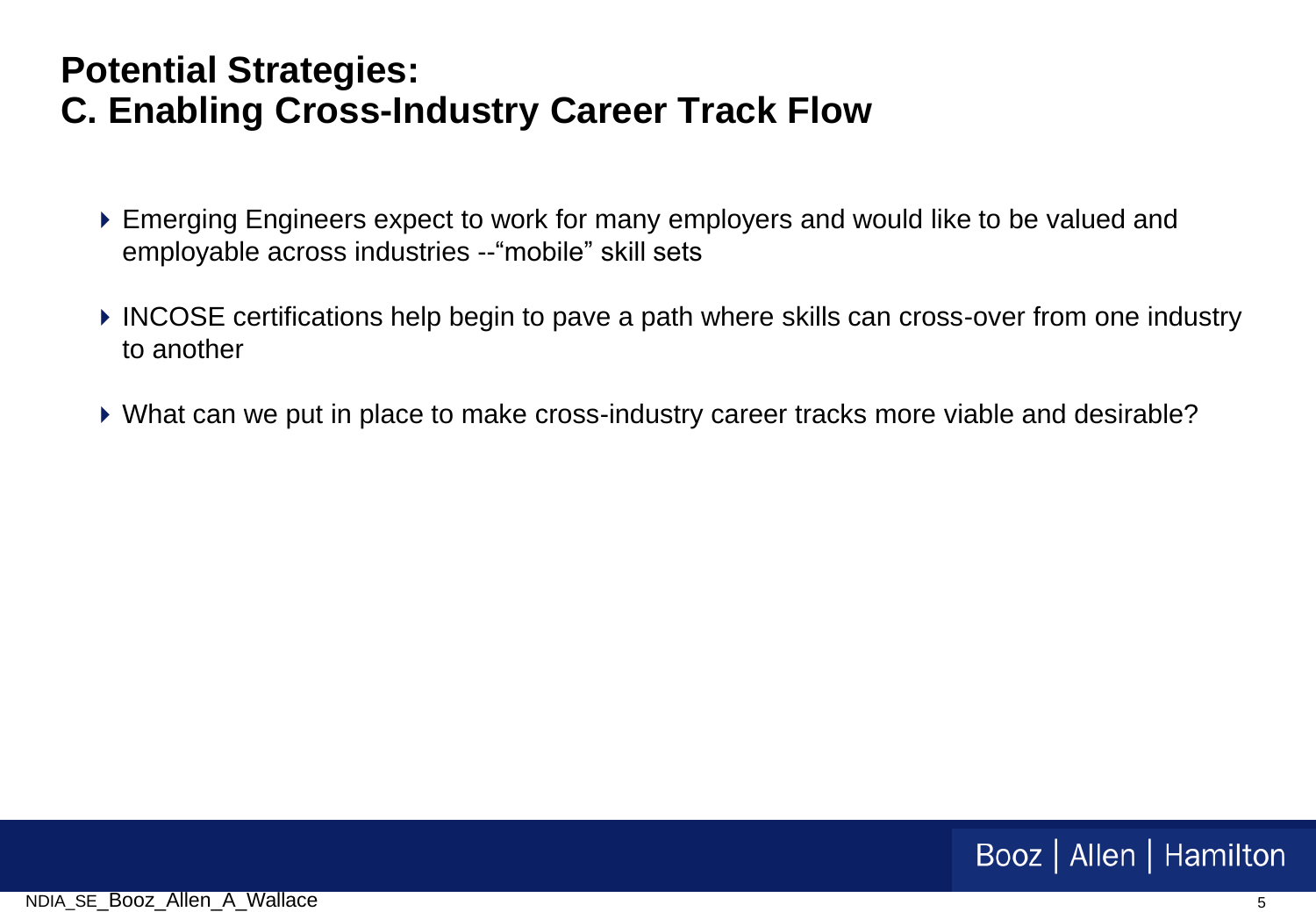## **Potential Strategies: D. IT Evolution/Effectiveness/Efficiencies (EEE)**



- **Agile: Allow insights from DARPA & Service Labs, Industry and Academia**
- **Robust: Based upon the best available technologies to deliver capabilities**
- **Trustworthy: Information is pedigreed, authoritative, and secure**
- **Cloud-Enabled: Provides the capability of knowing (most) anything at anytime**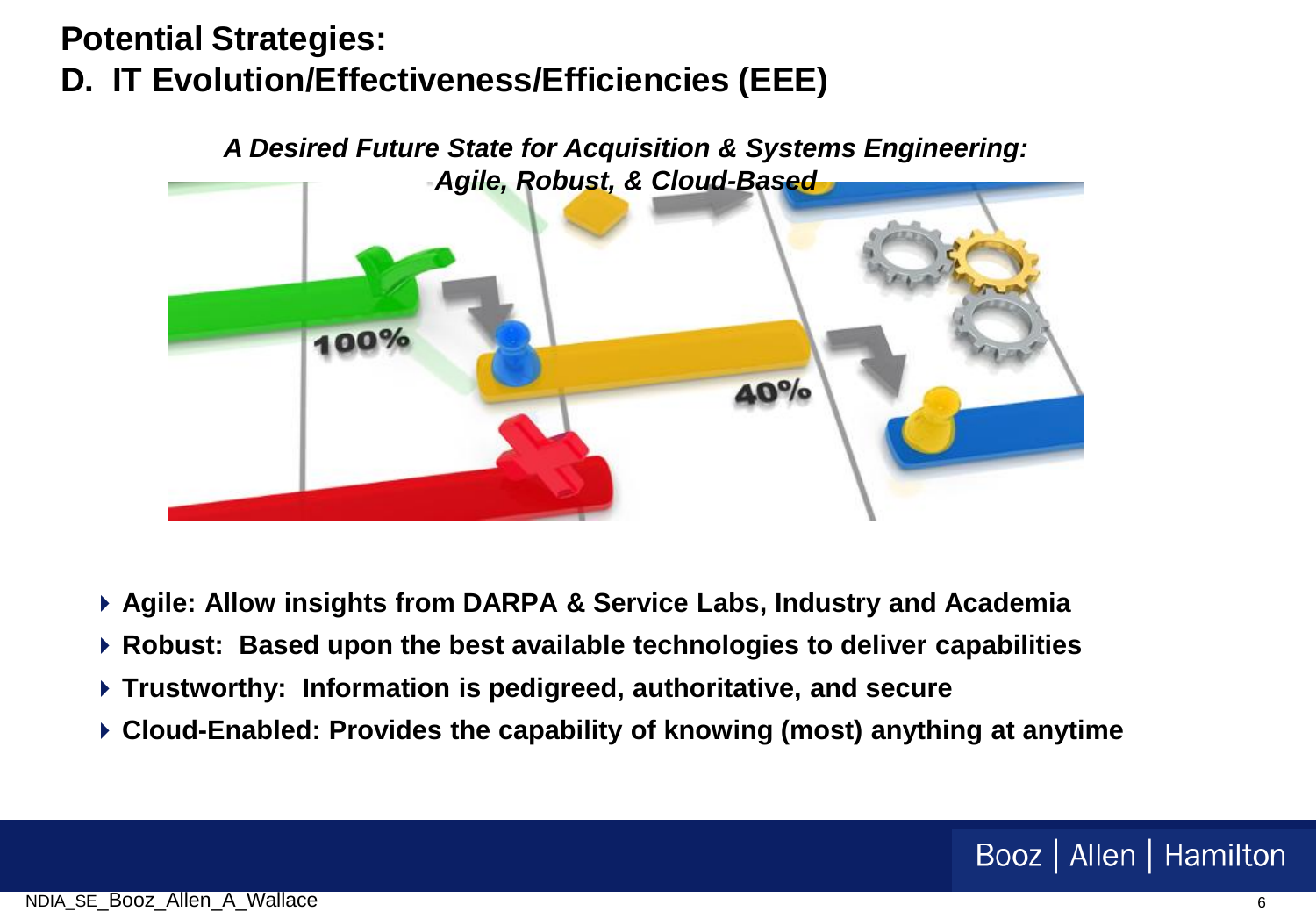#### **Cloud Enabler: Priorities driven by Near-Real-Time Performance & Data Automatically Reported from IoT**

#### *DoD acquisition and performance data are key*

- MBSE can help frame this in a systematic way across organizations
- Emphasis should be on interoperable data and data models; "not one size fits all'
- ▶ Structured data required by contract, not proprietary tool output
- $\triangleright$  Standards when a consensus need exists: commercial best practices otherwise
- ▶ Governance needed to level the playing field and

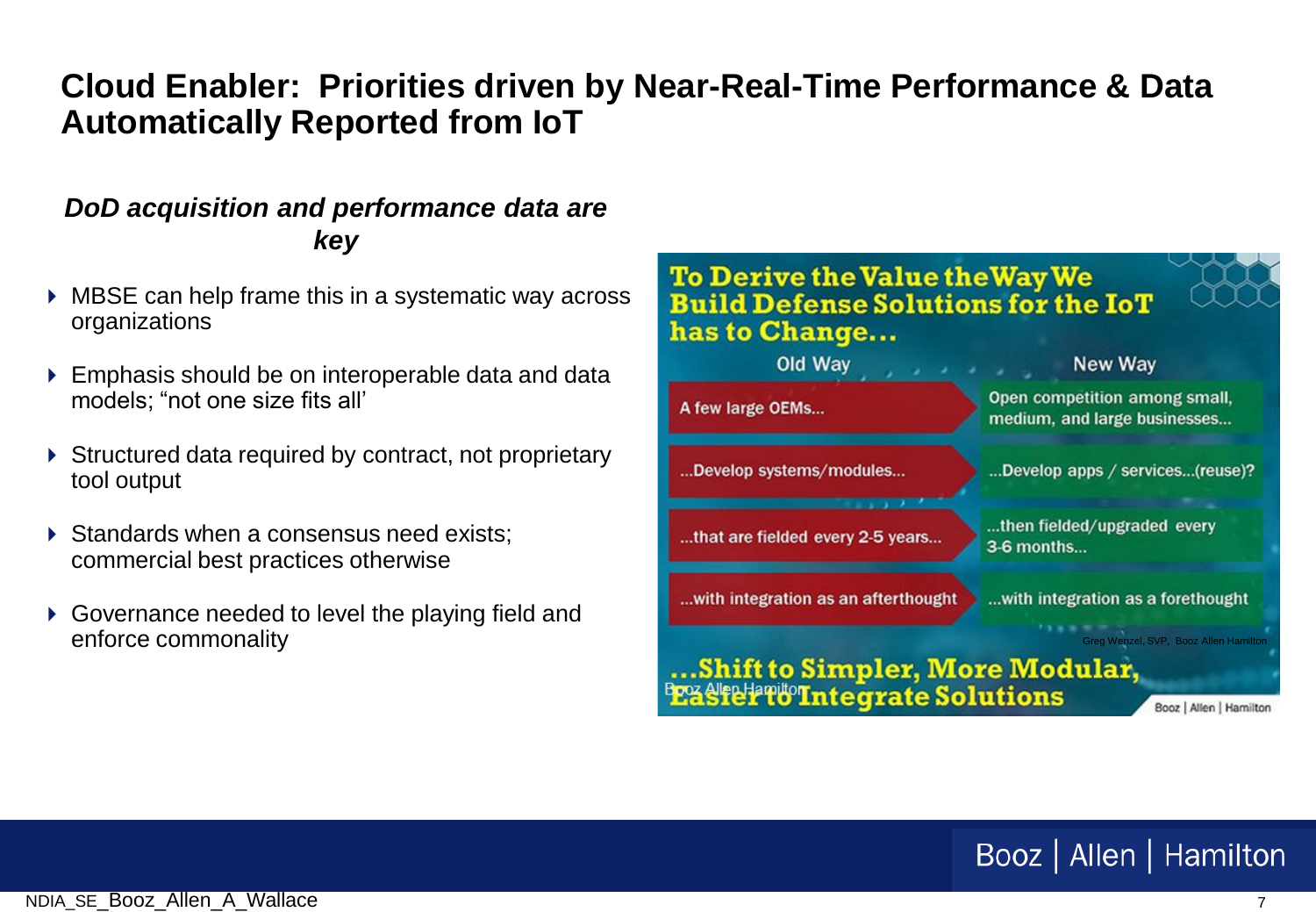#### **Cloud Enabler: Efficiently Connecting the "V"s**

*Science & Technology Discovery, System Design & Development, Capability Delivery & Sustainment need to connect in a meaningful and affordable way* 



**Better Buying Power 3.0:** *Institutionalize stronger DoD level long range research and development (R&D) planning* 

The need for an integrated acquisition life cycle view and supporting framework is understood

- Many studies have encouraged change
- ▶ Helpful NDIA industry studies and research have documented potential desired end states
- To-Date, Government and Industry have struggled to find the middle ground and enable change
- ▶ Significant policy and cultural impediments remain

#### Booz | Allen | Hamilton

**Eng Support**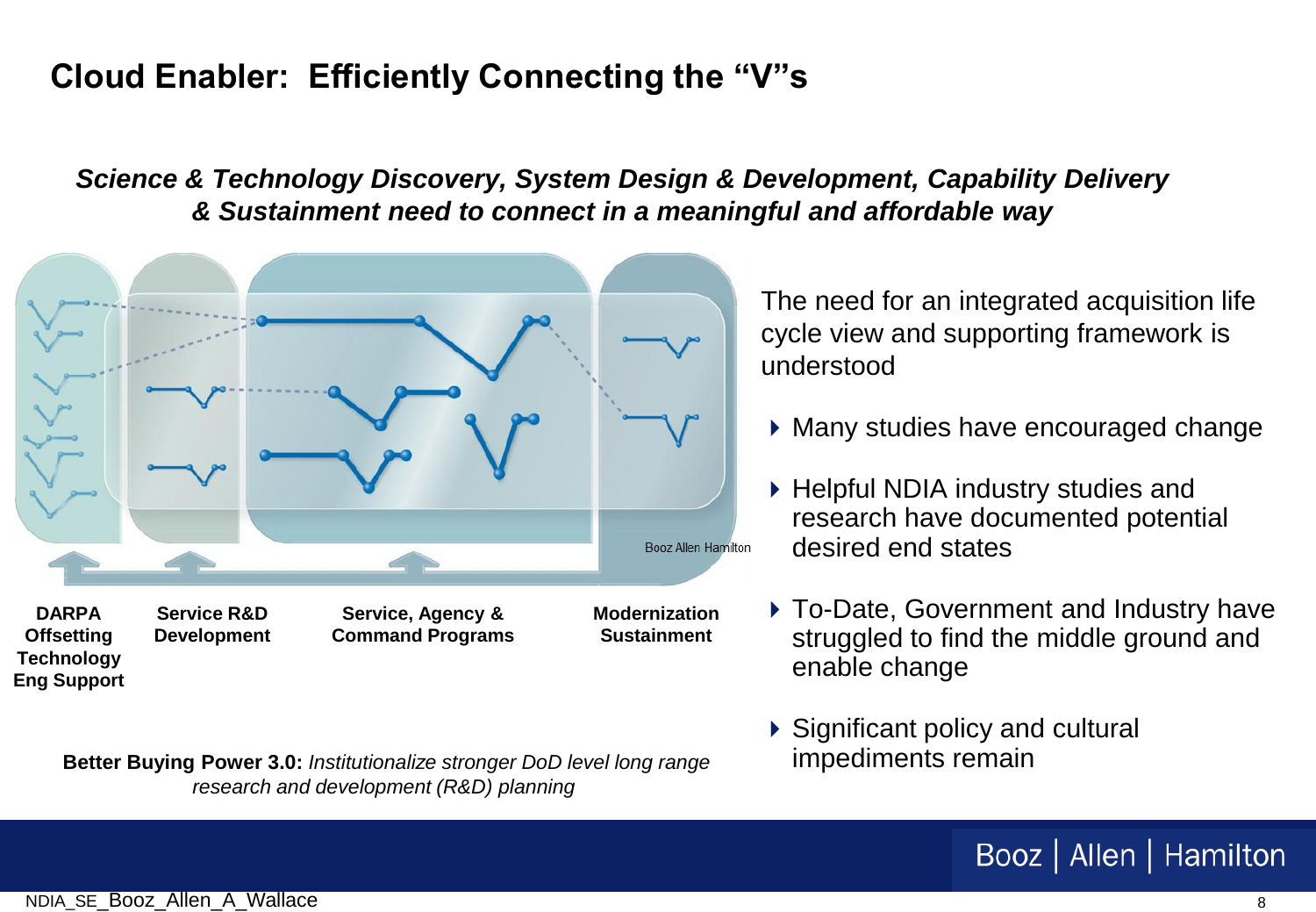#### **SE Data and Tools need Role Based, Secure Access in the Cloud**

#### *DoD acquisition data is restricted in some ways, cloud architectures need to enforce this*

- ▶ Reimagining the key processes and essential information is likely required
- ▶ Cloud architectures can be private, but common data models and cloud hw/sw across distinct enclaves allows interoperability when authorized
- Cyber and Information Assurance considerations are important
- International collaborations and associated constraints will add additional layers of complexity



**Better Buying Power 3.0:**  *Anticipate and plan for responsive and emerging threats. Increase the use of prototyping and experimentation*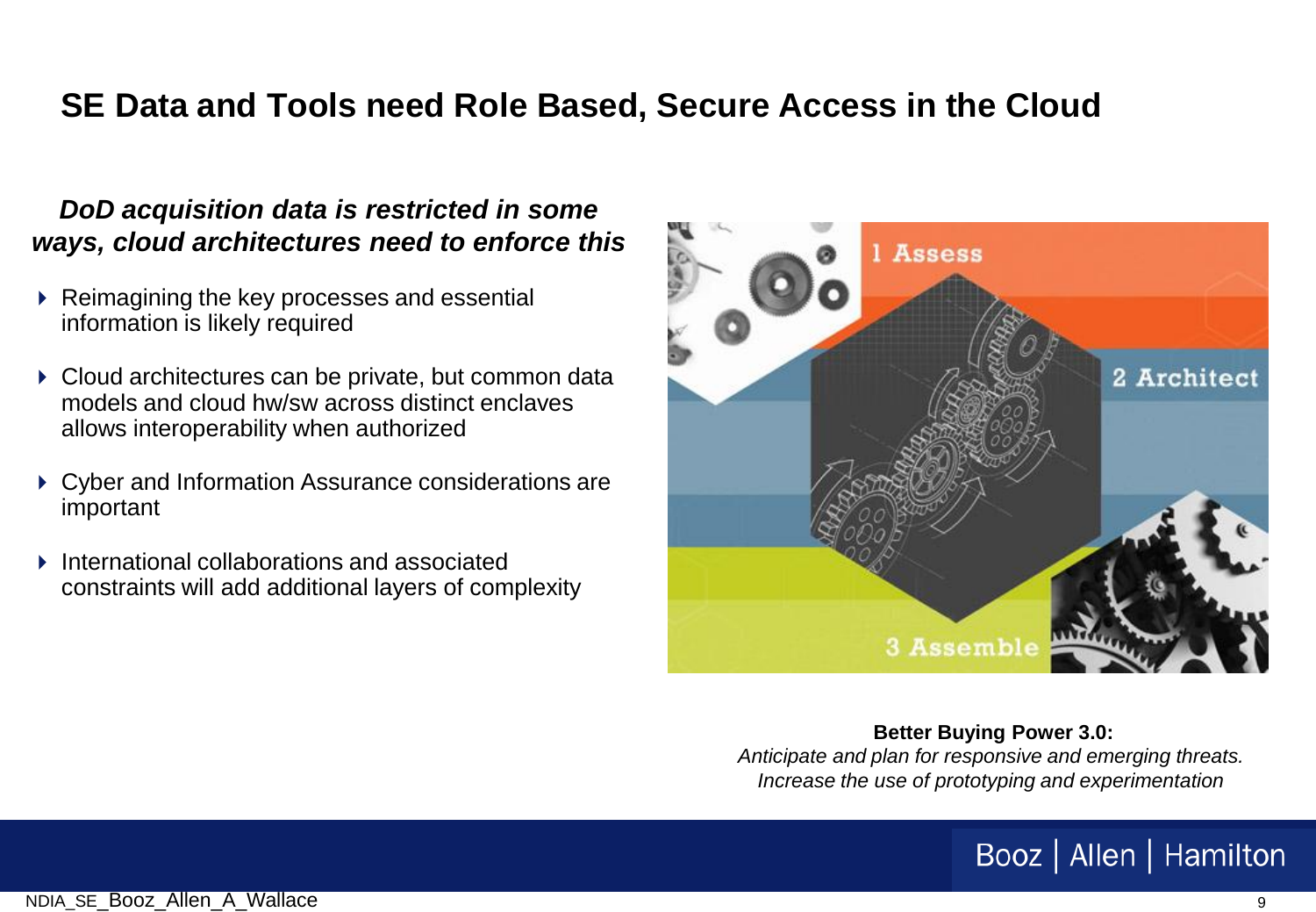## **SE Acquisition Digital Archives, Common Data and Tools can Enhance Sustainment and Lower Costs**

#### *DoD acquisition data needs to be purchased along with the system capability*

- MBSE can help frame this in a systematic way
- ▶ Digital CAD, manufacturing (CNC), performance, cost and risk model data needs to be retained, to assist in sustainment
- ▶ Testing/troubleshooting shortfalls
- Analysis for multiple purposes including mission effectiveness & performance based logistics
- $\triangleright$  Reuse as needed by other programs
- ▶ Digital "pedigree" of program
- ▶ Restart of manufacturing as needed

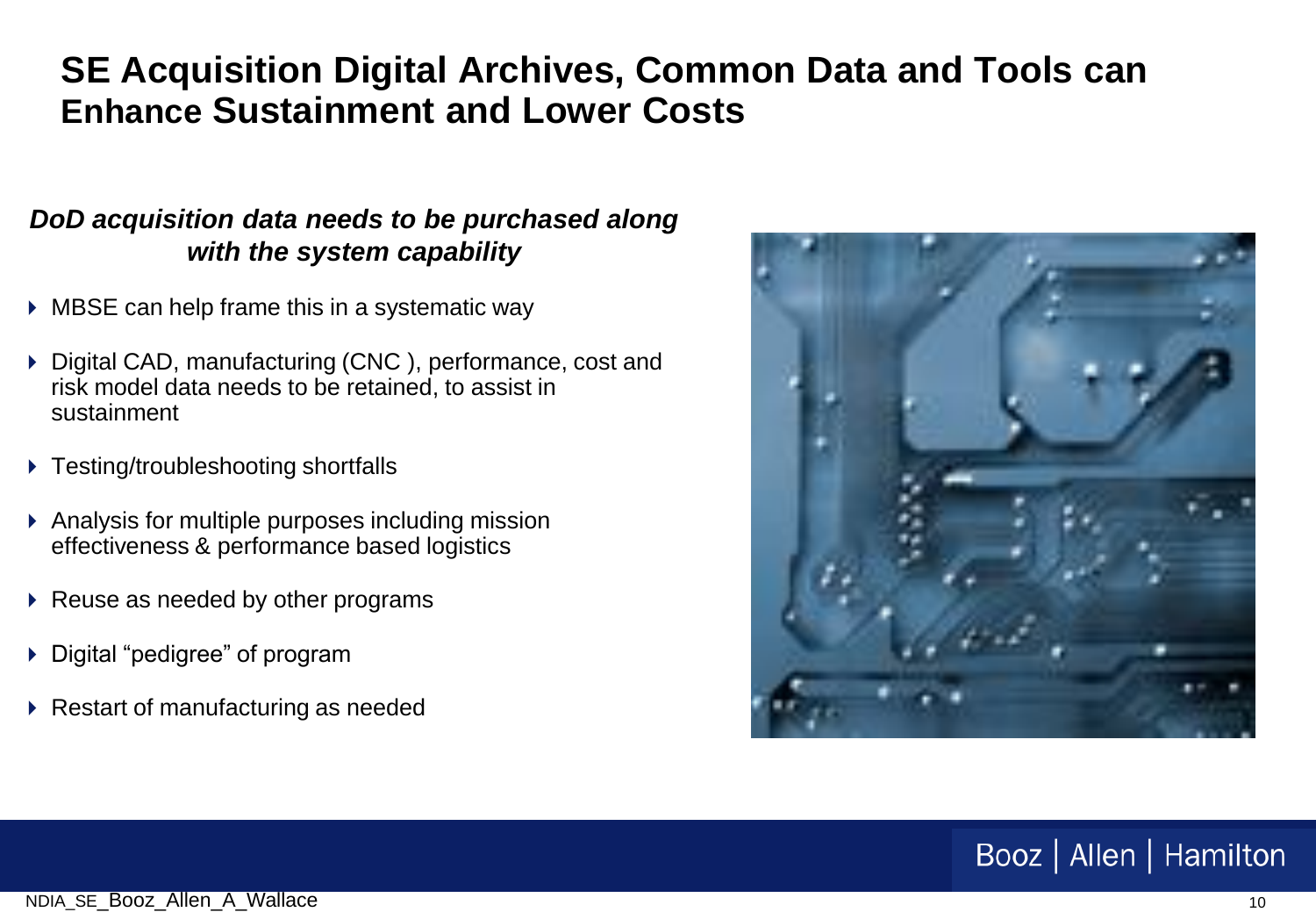#### **Better Integrated & Interoperable Processes: Rapid Prototyping Services to Meet Demanding & Emerging Warfighter Needs**

#### *DoD Capability needs change rapidly in todays environment due to constantly changing threats and mission needs*

Acquisition/SE focus on the System and Requirements needs to shift to System-of-Systems and delivered capability – on shorter timelines

- ▶ Need agile SE tools and processes to adjust to requirements refinements due to capability needs or operational environment changes
- ▶ Cloud enabled SE tools can help predict performance and delivered capability early, and help programs responsively adjust to changes
- ▶ Cloud digital data can (and should) replace document/database centric data packages **Better Buying Power 3.0: Better Buying Power 3.0:**



*Anticipate and plan for responsive and emerging threats. Increase the use of prototyping and experimentation*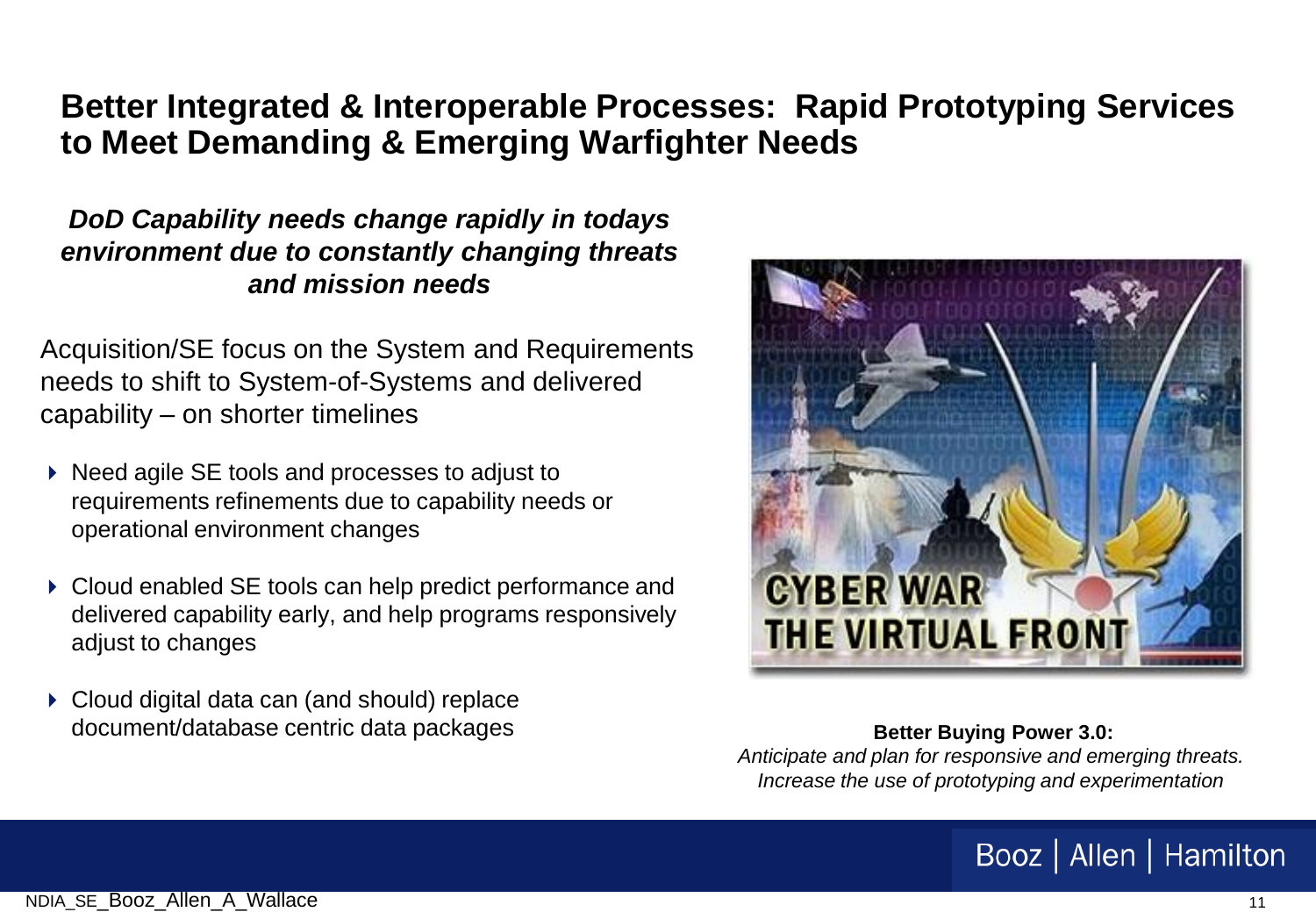**The Combination of IT Advancements and Improved Analytics may take us a step closer, enabling Capability Engineering, on our pathway to to full SoS Engineering…**

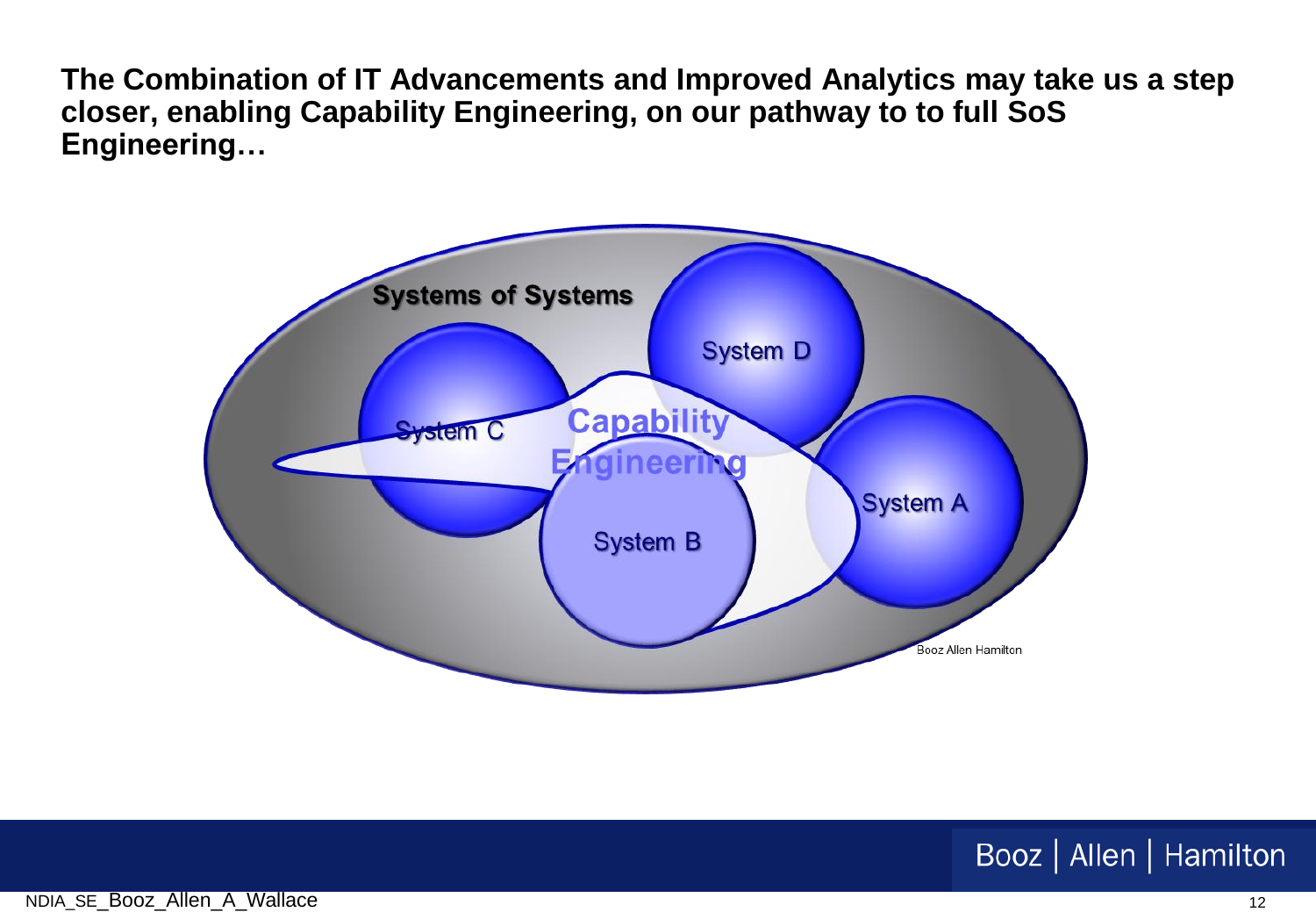#### **…and Easier, Better and More Efficient Acquisition**

- 1) Better Integrated and Interoperable Processes
- 2) More Powerful and Comprehensive Tools and Analytics
- 3) Better Qualified, Motivated, and Involved Workforce



http://www.boozallen.com/content/dam/boozallen/media/file/Bridging%20the%20D isconnect%20%E2%80%93%20Executive%20Summary.pdf